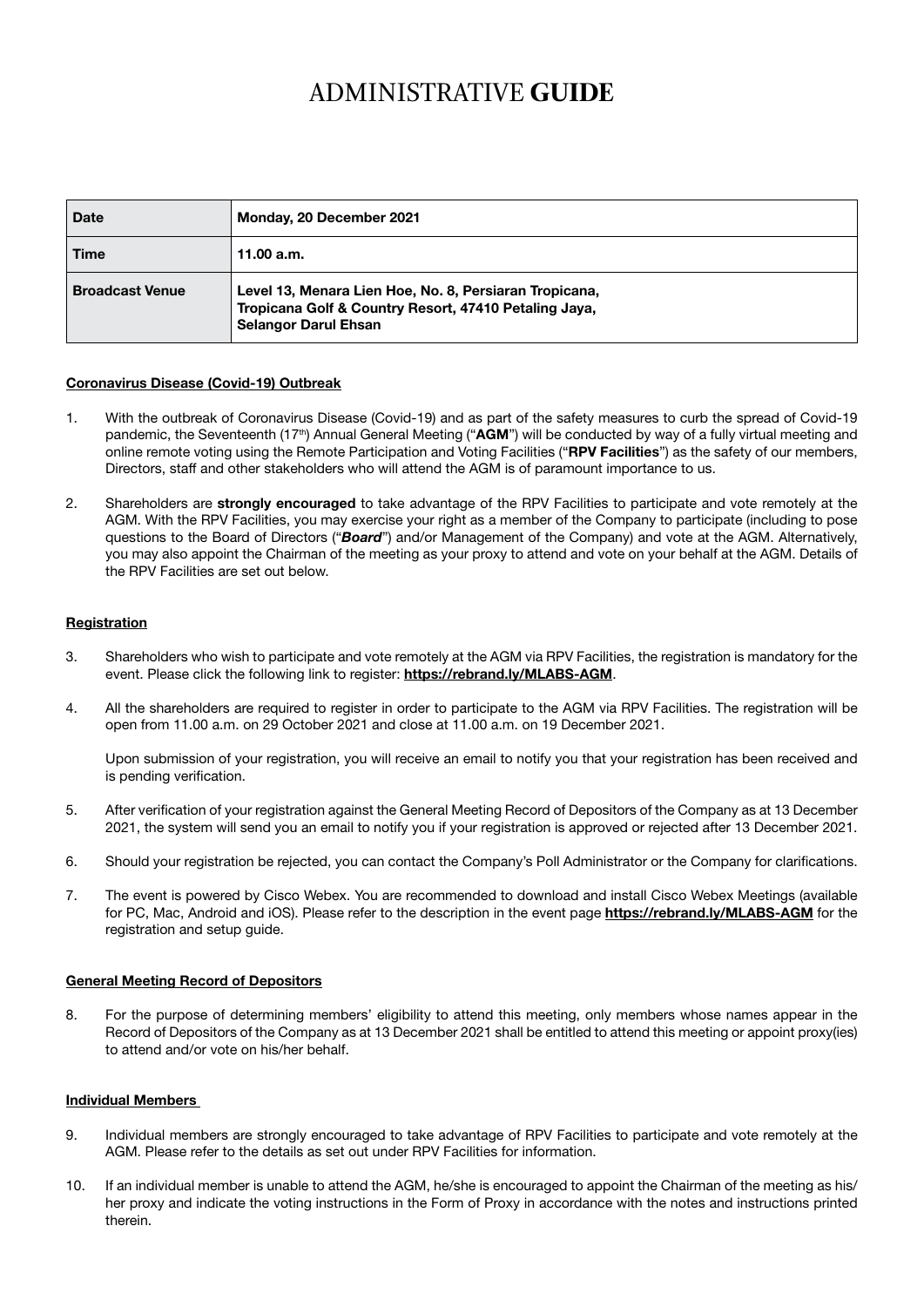# Administrative Guide

# Corporate Members

- 11. Corporate members (through Corporate Representatives or appointed proxies) are also strongly advised to participate and vote remotely at the AGM using the RPV Facilities. Corporate members who wish to participate and vote remotely at the AGM must contact the Company's Poll Administrator with the details set out below for assistance and will be required to provide the following documents to the Company no later than 19 December 2021 at 11.00 a.m.:
	- i) Certificate of appointment of its Corporate Representative or Form of Proxy under the seal of the corporation;
	- ii) Copy of the Corporate Representative's or proxy's MyKad (front and back)/Passport; and
	- iii) Corporate Representative's or proxy's email address and mobile phone number.

Upon receipt of such documents, the Company's Poll Administrator or the Company will respond to your remote participation request.

12. If a Corporate member (through Corporate Representative(s) or appointed proxy(ies)) is unable to attend the AGM, it is encouraged to appoint the Chairman of the meeting as its proxy and indicate the voting instructions in the Form of Proxy in accordance with the notes and instructions printed therein.

### Nominee Company Members

- 13. The beneficiaries of the shares under a Nominee Company's CDS account ("Nominee Company member(s)") are also strongly advised to participate and vote remotely at the AGM using RPV Facilities. Nominee Company members who wish to participate and vote remotely at the AGM can request its Nominee Company to appoint him/her as a proxy to participate and vote remotely at the AGM. Nominee Company must contact the Company's Poll Administrator with the details set out below for assistance and will be required to provide the following documents to the Company no later than 19 December 2021 at 11.00 a.m.:
	- i) Form of Proxy under the seal of the Nominee Company;
	- ii) Copy of the proxy's MyKad (front and back)/Passport; and
	- iii) Proxy's email address and mobile phone number.

Upon receipt of such documents, the Company's Poll Administrator or the Company will respond to your remote participation request.

14. If a Nominee Company member is unable to attend the AGM, it is encouraged to request its Nominee Company to appoint the Chairman of the meeting as its proxy and indicate the voting instructions in the Form of Proxy in accordance with the notes and instructions printed therein.

#### Revocation of Proxy

15. If the members has submitted his/her Form of Proxy prior to the AGM and subsequently decides to personally participate in the AGM, the individual member must contact the Company's Poll Administrator or the Company, whose contact details are set out in note No. 20 below, to revoke the appointment of his/her proxy no later than 19 December 2021 at 11.00 a.m.

# Poll Voting

16. The voting at the AGM will be conducted by way of poll in accordance with Rule 8.31A of the ACE Market Listing Requirements of Bursa Malaysia Securities Berhad. The Company has appointed Boardroom.com Sdn Bhd as the Poll Administrator to conduct the poll by way of electronic voting and BTS Solution Sdn Bhd as the Scrutineers to verify the poll results. Upon completion of the voting session for the respective AGM, the Scrutineers will verify and announce the poll results followed by the Chairman's declaration whether the resolutions are duly passed.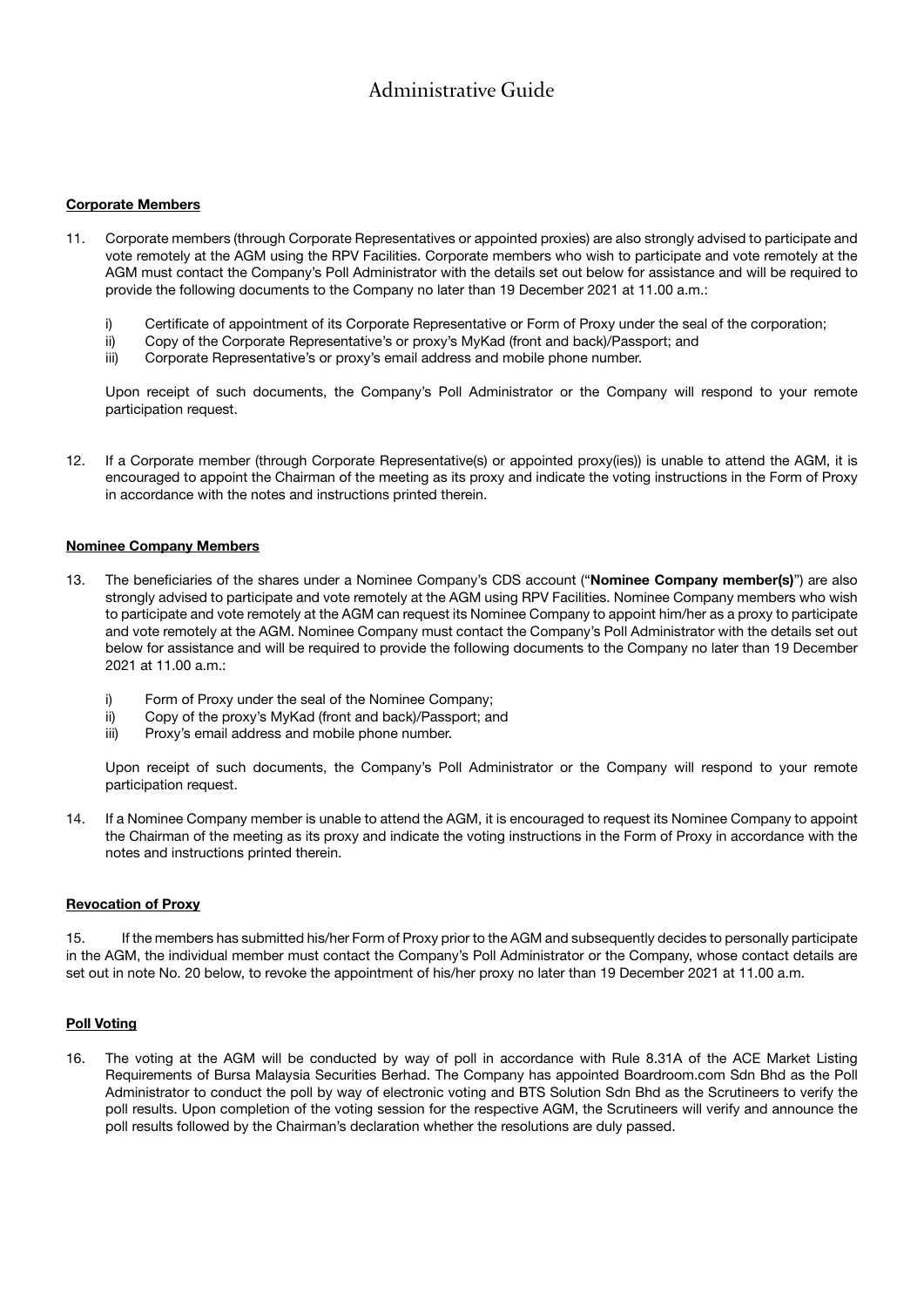# Administrative Guide

# **RPV Facilities**

17. Please refer to the following information on RPV Facilities for live streaming and remote voting at the AGM:

| <b>Procedures</b> |                                              | <b>Action</b>                                                                                                                                                                                                                                                                                                                                                                                                                                                                                                                                                                                                                                                                                                                                                                                                                                                                                                                                                                                                                                                                                                                                                                                                                                                                                                                                                                                                                                                                                                                               |
|-------------------|----------------------------------------------|---------------------------------------------------------------------------------------------------------------------------------------------------------------------------------------------------------------------------------------------------------------------------------------------------------------------------------------------------------------------------------------------------------------------------------------------------------------------------------------------------------------------------------------------------------------------------------------------------------------------------------------------------------------------------------------------------------------------------------------------------------------------------------------------------------------------------------------------------------------------------------------------------------------------------------------------------------------------------------------------------------------------------------------------------------------------------------------------------------------------------------------------------------------------------------------------------------------------------------------------------------------------------------------------------------------------------------------------------------------------------------------------------------------------------------------------------------------------------------------------------------------------------------------------|
|                   | <b>Before AGM</b>                            |                                                                                                                                                                                                                                                                                                                                                                                                                                                                                                                                                                                                                                                                                                                                                                                                                                                                                                                                                                                                                                                                                                                                                                                                                                                                                                                                                                                                                                                                                                                                             |
| 1.                | Register as<br>participant in<br>Virtual AGM | Using your computer, access the website at <b>https://rebrand.ly/MLABS-AGM</b> . Click on<br>$\bullet$<br>the Register button to register for the AGM session.<br>If you are using mobile devices, you can also scan the QR provided on the left to access<br>the registration page. Click Register and enter your email followed by Next to fill in your<br>details to register for the EGM session.<br>Upon submission of your registration, you will receive an email notifying you that your<br>$\bullet$<br>registration has been received and is pending verification.<br>The event is powered by Cisco Webex. You are recommended to download and install<br>$\bullet$<br>Cisco Webex Meetings (available for PC, Mac, Android and iOS). Refer to the tutorial<br>guide posted on the same page for assistance.                                                                                                                                                                                                                                                                                                                                                                                                                                                                                                                                                                                                                                                                                                                      |
| 2.                | Submit your<br>online registration           | $\bullet$<br>Shareholders who wish to participate and vote remotely at the AGM via RPV Facilities are<br>required to register prior to the meeting. The registration will be open from 11.00 a.m. on<br>29 October 2021 and the registration will close at 11.00 a.m. on 19 December 2021.<br>Clicking on the link will redirect you to the AGM event page. Click on the Register<br>$\bullet$<br>button for the online registration form.<br>Complete your particulars in the registration page. Your name MUST match your CDS<br>$\bullet$<br>account name (not applicable for proxy).<br>Insert your CDS account number and indicate the number of shares you hold.<br>$\bullet$<br>Read and agree to the Terms & Conditions and confirm the Declarations.<br>Please ensure all information given is accurate before you click Submit to register your<br>$\bullet$<br>remote participation. Failure to do so will result in your registration being rejected.<br>System will send an email to notify that your registration for remote participation is<br>$\bullet$<br>received and will be verified.<br>After verification of your registration against the General Meeting Record of Depositors<br>$\bullet$<br>of the Company as at 13 December 2021, the system will send you an email to notify<br>you if your registration is approved or rejected after 13 December 2021.<br>If your registration is rejected, you can contact the Company's Poll Administrator or the<br>$\bullet$<br>Company for clarifications or to appeal. |
|                   | On the day of AGM                            |                                                                                                                                                                                                                                                                                                                                                                                                                                                                                                                                                                                                                                                                                                                                                                                                                                                                                                                                                                                                                                                                                                                                                                                                                                                                                                                                                                                                                                                                                                                                             |
| 3.                | <b>Attending Virtual</b><br><b>AGM</b>       | Two reminder emails will be sent to your inbox. First is one day before the AGM day, while<br>$\bullet$<br>the 2 <sup>nd</sup> will be sent 1 hour before the AGM session.<br>Click Join Event in the reminder email to participate the RPV.<br>$\bullet$                                                                                                                                                                                                                                                                                                                                                                                                                                                                                                                                                                                                                                                                                                                                                                                                                                                                                                                                                                                                                                                                                                                                                                                                                                                                                   |
| 4.                | Participate with<br>live video               | You will be given a short brief about the system.<br>$\bullet$<br>Your microphone is muted throughout the whole session.<br>$\bullet$<br>If you have any questions for the Chairman/Board, you may use the Q&A panel to send<br>your questions. The Chairman/Board will try to respond to relevant questions if time<br>permits. All relevant questions will be collected throughout the session and replied later<br>through your registered email.<br>The session will be recorded.<br>$\bullet$<br>Take note that the quality of the live streaming is dependent on the bandwidth and<br>$\bullet$<br>stability of the internet connection at your location.                                                                                                                                                                                                                                                                                                                                                                                                                                                                                                                                                                                                                                                                                                                                                                                                                                                                             |
| 5.                | Online Remote<br>Voting                      | $\bullet$<br>The Chairman will announce the commencement of the Voting session and the duration<br>allowed at the respective AGM.<br>The list of resolutions for voting will appear at the right-hand side of your computer<br>٠<br>screen. You are required to indicate your votes for the resolutions within the given<br>stipulated time frame.<br>Click on the Submit button when you have completed.<br>$\bullet$<br>Votes cannot be changed once it is submitted.<br>$\bullet$                                                                                                                                                                                                                                                                                                                                                                                                                                                                                                                                                                                                                                                                                                                                                                                                                                                                                                                                                                                                                                                        |
| 6.                | End of remote<br>participation               | Upon the announcement by the Chairman on the closure of the AGM, the live session will<br>end.                                                                                                                                                                                                                                                                                                                                                                                                                                                                                                                                                                                                                                                                                                                                                                                                                                                                                                                                                                                                                                                                                                                                                                                                                                                                                                                                                                                                                                              |